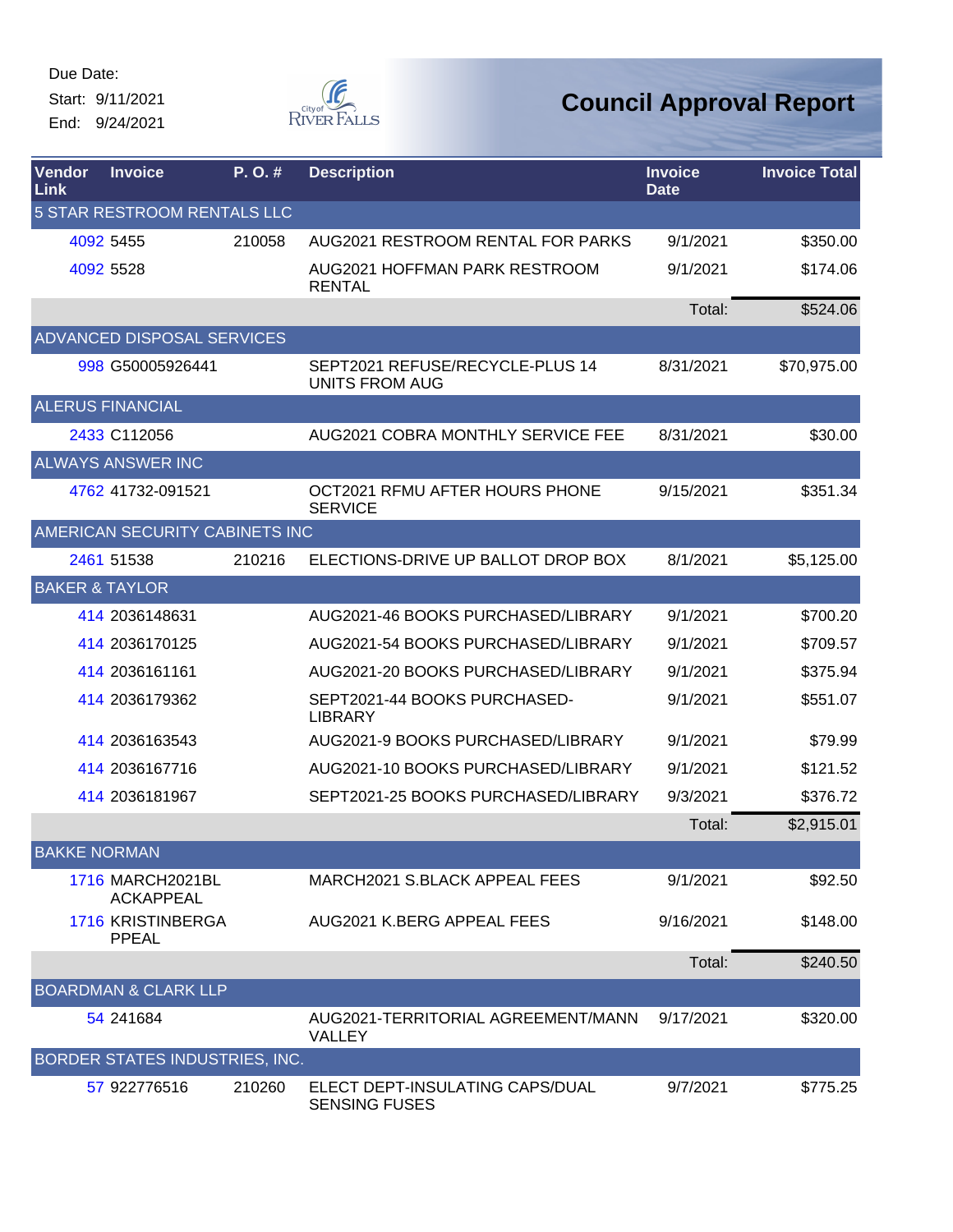Start: 9/11/2021 End: 9/24/2021



| Vendor<br><b>Link</b> | <b>Invoice</b>                       | P. O. # | <b>Description</b>                                        | <b>Invoice</b><br><b>Date</b> | <b>Invoice Total</b> |
|-----------------------|--------------------------------------|---------|-----------------------------------------------------------|-------------------------------|----------------------|
|                       | <b>BUG BUSTERS INC</b>               |         |                                                           |                               |                      |
|                       | 2571 21651                           |         | JUNE2021 CITY HALL GENERAL PEST<br><b>CONTROL SERVICE</b> | 9/1/2021                      | \$99.00              |
|                       | <b>CAVENDISH SQUARE PUBLISHING</b>   |         |                                                           |                               |                      |
|                       | 411 CAL332924I                       |         | AUG2021-CULTURES OF THE WORLD<br><b>SET/LIBRARY</b>       | 9/1/2021                      | \$195.54             |
|                       | <b>CENGAGE LEARNING</b>              |         |                                                           |                               |                      |
|                       | 123 74893227                         |         | AUG2021-WESTERN PLAN/2 BOOKS-<br><b>LIBRARY</b>           | 9/1/2021                      | \$44.23              |
|                       | COUNTY-WIDE EXTINGUISHER SERVICE INC |         |                                                           |                               |                      |
|                       | 854 1033                             | 210211  | ANNUAL FIRE EXTINGUISHER<br><b>INSPECTIONS-MULT DEPTS</b> | 9/12/2021                     | \$2,470.35           |
|                       | DEARREADER.COM LLC                   |         |                                                           |                               |                      |
|                       | 656 34147                            |         | LIBRARY-ONLINE BOOK CLUB<br><b>SUBSCRIPTIONS</b>          | 9/1/2021                      | \$475.00             |
| <b>EFTPS</b>          |                                      |         |                                                           |                               |                      |
|                       | 7 70773                              |         | PAYROLL PERIOD 09/06/21-09/19/21                          | 9/24/2021                     | \$71,468.61          |
|                       | EO JOHNSON CO. INC                   |         |                                                           |                               |                      |
|                       | 98 30074023                          |         | SEPT2021 LIBRARY RICOH C2000 COPIER                       | 9/10/2021                     | \$219.54             |
|                       | <b>EXPRESS PERSONNEL SERVICES</b>    |         |                                                           |                               |                      |
|                       | 109 26017556                         | 210181  | WKEND 9/12-J.ISHAM-4HRS-FORESTRY<br><b>TEMP</b>           | 9/14/2021                     | \$94.08              |
|                       | <b>FBG SERVICE CORPORATION</b>       |         |                                                           |                               |                      |
|                       | 364 909580                           |         | LIBRARY - CARPET CLEANING/SCRUB/SEAL<br><b>TILE</b>       | 9/1/2021                      | \$515.55             |
|                       | FIRST NATIONAL BANK - RF SECTION 125 |         |                                                           |                               |                      |
|                       | 6 70772                              |         | PAYROLL PERIOD 09/06/21-09/19/21                          | 9/24/2021                     | \$3,652.83           |
|                       | <b>FORUM COMMUNICATION CO</b>        |         |                                                           |                               |                      |
|                       | 234 CL01776323                       |         | NOTICE OF FERC FILING/HYDROELECTRIC<br><b>PROJECT</b>     | 9/9/2021                      | \$42.92              |
|                       | <b>GHD SERVICES INC</b>              |         |                                                           |                               |                      |
|                       | 489 340-0004774                      | 210144  | THRU 8/28/21-ABANDONED LANDFILL<br><b>ENGINE</b>          | 9/10/2021                     | \$663.50             |
| <b>GRACE PAULSON</b>  |                                      |         |                                                           |                               |                      |
|                       | 937 SEPT2021                         |         | SEPT2021 SOLAR REFUND                                     | 9/17/2021                     | \$103.44             |
|                       | <b>GRAPHIC DESIGN INC</b>            |         |                                                           |                               |                      |
|                       | 598 QB39824                          |         | 5000 RFMU RETURN LABELS-UTILITY DEPT                      | 9/10/2021                     | \$415.00             |
|                       | <b>GUARDIAN SUPPLY LLC</b>           |         |                                                           |                               |                      |
|                       | 4255 9855                            |         | P. JENSEN CARGO POCKET PANTS-PATROL<br><b>UNIFORM</b>     | 9/1/2021                      | \$139.98             |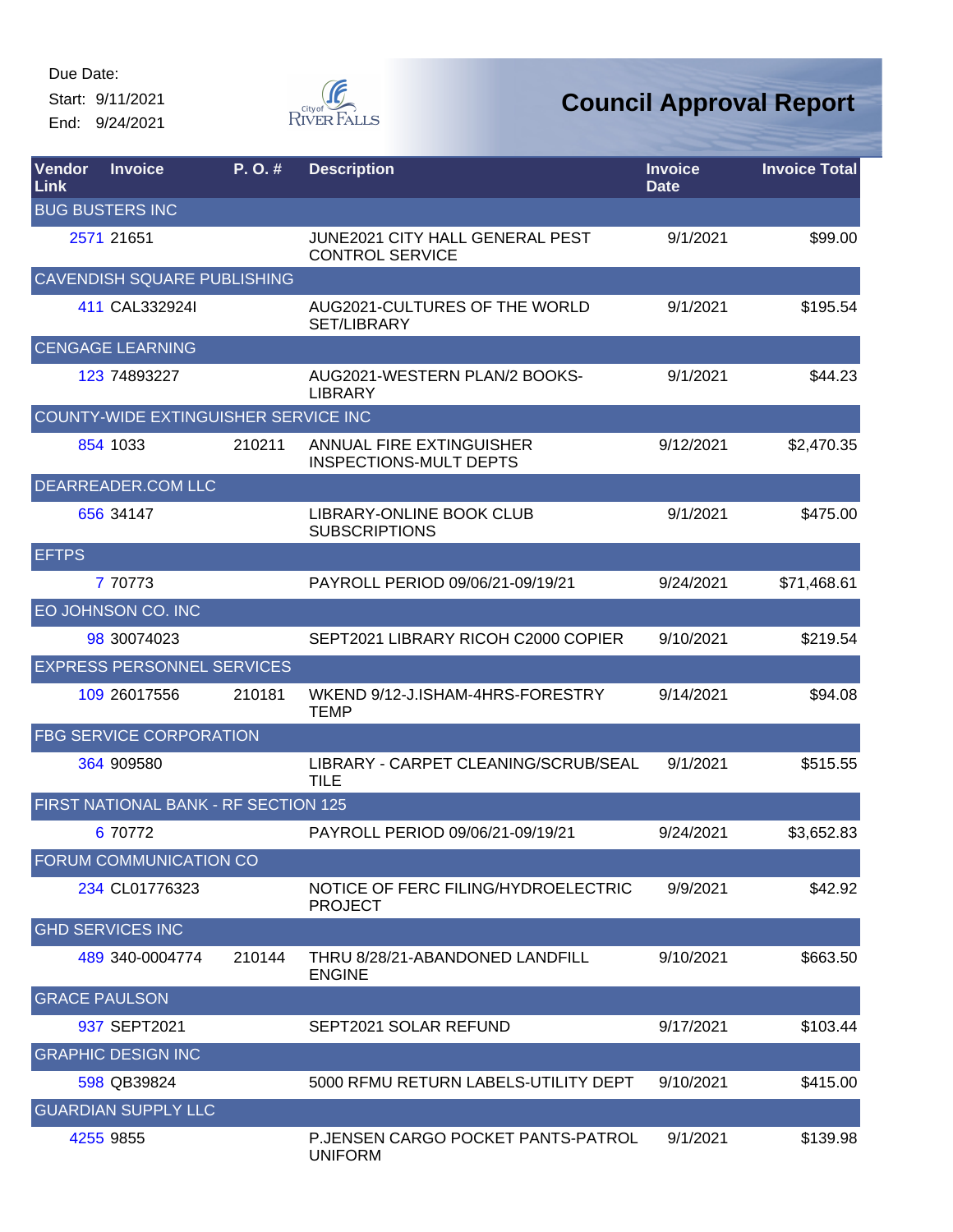Start: 9/11/2021 End: 9/24/2021



| <b>Vendor</b><br>Link | <b>Invoice</b>                    | P. O. #                                | <b>Description</b>                                             | <b>Invoice</b><br><b>Date</b> | <b>Invoice Total</b> |
|-----------------------|-----------------------------------|----------------------------------------|----------------------------------------------------------------|-------------------------------|----------------------|
|                       | <b>HELBIG, ANGELINA</b>           |                                        |                                                                |                               |                      |
|                       | 3067 SEPT2021                     | 210044                                 | SEPT2021 SAFETY COORDINATOR<br><b>SERVICES</b>                 | 9/1/2021                      | \$6,066.00           |
| <b>HOVEL, DAVID</b>   |                                   |                                        |                                                                |                               |                      |
|                       | 403 2021SAFETYFO<br><b>OTWEAR</b> |                                        | 2021 SAFETY FOOTWEAR<br><b>REIMBURSEMENT</b>                   | 9/22/2021                     | \$150.00             |
|                       | <b>HUDSON PHYSICIANS SC</b>       |                                        |                                                                |                               |                      |
|                       | 145 800370410921                  |                                        | AUG2021 EMPLOYEE TESTING                                       | 9/1/2021                      | \$81.00              |
|                       | <b>HUEBSCH LAUNDRY COMPANY</b>    |                                        |                                                                |                               |                      |
|                       | 146 20094728                      | 210066                                 | 8/11/21 PUBLIC WORKS BLDG RUG<br><b>SERVICE</b>                | 8/11/2021                     | \$43.40              |
|                       | 146 10157612                      | 210026                                 | 9/1/21 WASTEWATER DEPT UNIFORMS                                | 9/1/2021                      | \$37.67              |
|                       | 146 10157609                      | 210035                                 | 9/1/21 ELECTRIC DEPT UNIFORMS                                  | 9/1/2021                      | \$298.95             |
|                       | 146 10157610                      | 210026                                 | 9/1/21 WATER DEPT UNIFORMS                                     | 9/1/2021                      | \$48.08              |
|                       | 146 10157611                      | 210021                                 | 9/1/21 PUBLIC WORKS DEPT UNIFORMS                              | 9/1/2021                      | \$106.37             |
|                       | 146 10159750                      | 210035                                 | WK 9/8/21-ELECTRIC DEPT UNIFORMS                               | 9/8/2021                      | \$298.95             |
|                       | 146 10159751                      | 210026                                 | WK 9/8/21 - WATER DEPT UNIFORMS                                | 9/8/2021                      | \$50.42              |
|                       | 146 10159752                      | 210021                                 | WK 9/8/21 - PUBLIC WORKS DEPT<br><b>UNIFORMS</b>               | 9/8/2021                      | \$106.37             |
|                       | 146 10159753                      | 210026                                 | WK 9/8/21 WASTEWATER DEPT UNIFORMS                             | 9/8/2021                      | \$37.67              |
|                       | 146 10161797                      | 210026                                 | 9/15/21 WASTEWATER DEPT UNIFORMS                               | 9/15/2021                     | \$37.67              |
|                       | 146 10161794                      | 210035                                 | 9/15/21 ELECTRIC DEPT UNIFORMS                                 | 9/15/2021                     | \$298.95             |
|                       | 146 10161795                      | 210026                                 | 9/15/21 WATER DEPT UNIFORMS                                    | 9/15/2021                     | \$50.42              |
|                       | 146 10161796                      | 210021                                 | 9/15/21 PUBLIC WORKS DEPT UNIFORMS                             | 9/15/2021                     | \$106.37             |
|                       |                                   |                                        |                                                                | Total:                        | \$1,521.29           |
|                       |                                   | <b>HUMAN INSPIRATION WORKS LLC</b>     |                                                                |                               |                      |
|                       | 4801 21-176                       | 210281                                 | <b>GRAY AREA THINKING/HUMAN</b><br><b>INCLUSIVITY TRAINING</b> | 9/9/2021                      | \$3,000.00           |
|                       |                                   | INDUSTRIAL HEALTH SERVICES NETWORK INC |                                                                |                               |                      |
|                       | 948 126138                        |                                        | 2021 ANNUAL PROGRAM FEE-HR DEPT                                | 8/31/2021                     | \$229.00             |
|                       | <b>INSIGHT EDGE LLC</b>           |                                        |                                                                |                               |                      |
|                       | 1201 1727                         |                                        | EVERYTHING DISC ON CATALYST-<br><b>EMILY/TYLER/SAM</b>         | 9/13/2021                     | \$150.00             |
|                       |                                   |                                        | INTERNATIONAL CITY MGMT ASSOC RETIREMENT CORP                  |                               |                      |
|                       | 1 70768                           |                                        | PAYROLL PERIOD 09/06/21-09/19/21                               | 9/24/2021                     | \$21,263.00          |
|                       | 1 70769                           |                                        | PAYROLL PERIOD 09/06/21-09/19/21                               | 9/24/2021                     | \$1,895.09           |
|                       |                                   |                                        |                                                                | Total:                        | \$23,158.09          |
|                       | <b>KRAMER WELL DRILLING LLC</b>   |                                        |                                                                |                               |                      |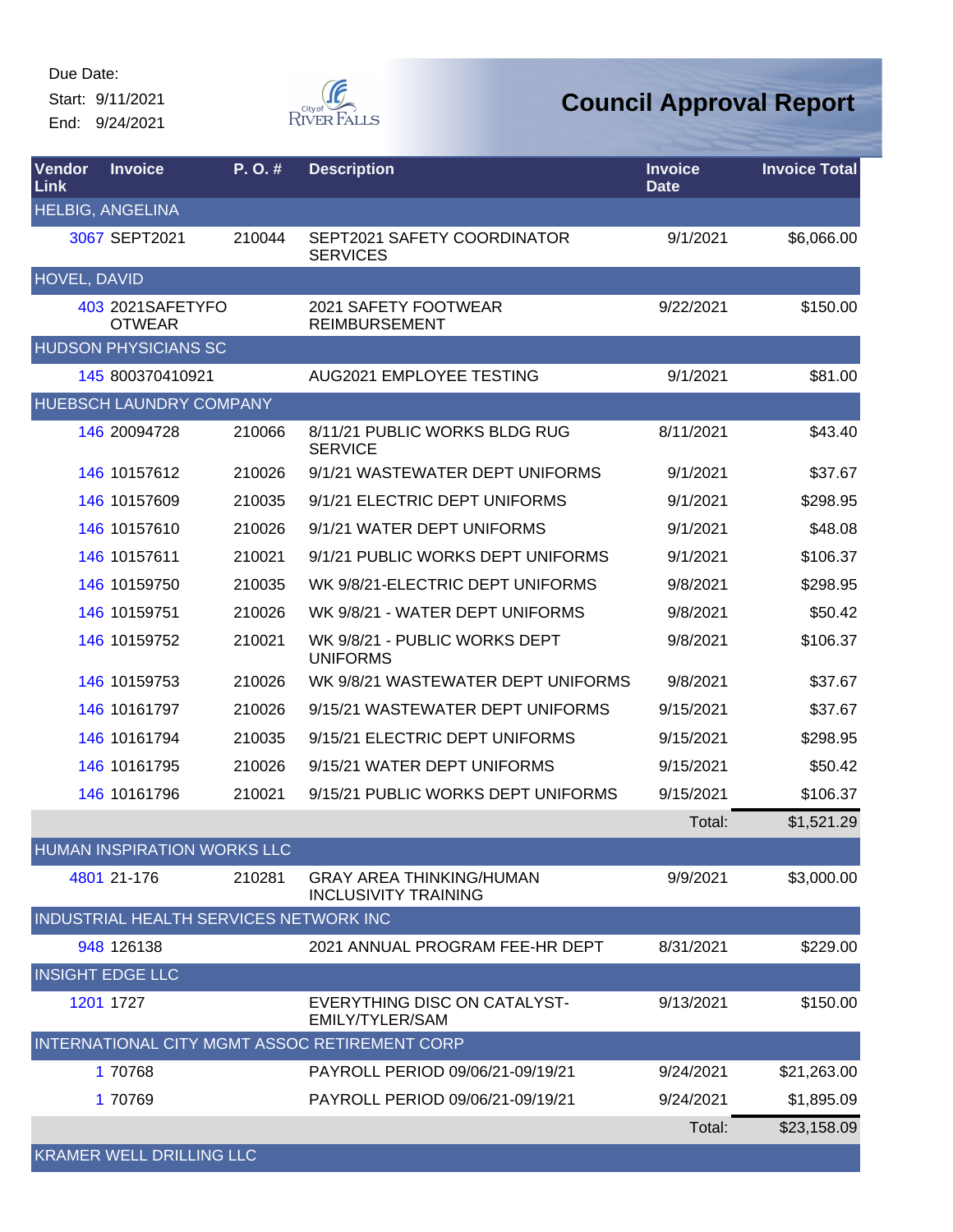Start: 9/11/2021 End: 9/24/2021



| Vendor<br>Link         | <b>Invoice</b>                   | P.O.#  | <b>Description</b>                                          | <b>Invoice</b><br><b>Date</b> | <b>Invoice Total</b> |
|------------------------|----------------------------------|--------|-------------------------------------------------------------|-------------------------------|----------------------|
|                        | 4798 21-158                      | 210280 | CABLE REPLACEMENT-APOLLO RD                                 | 9/7/2021                      | \$18,801.00          |
|                        | 4798 21-159                      | 210276 | CABLE REPLACEMENT-WASSON LN                                 | 9/7/2021                      | \$3,657.00           |
|                        |                                  |        |                                                             | Total:                        | \$22,458.00          |
| <b>KWIK TRIP</b>       |                                  |        |                                                             |                               |                      |
|                        | 172 AUG2021<br><b>MOTOR FUEL</b> |        | <b>AUG2021 MOTOR FUEL STMT</b>                              | 8/31/2021                     | \$9,880.40           |
|                        | <b>LAKES COFFEE LLC</b>          |        |                                                             |                               |                      |
|                        | 4064 15523                       |        | SEPT2021-COFFEE ORDER/POLICE DEPT                           | 9/7/2021                      | \$89.00              |
|                        | 4064 15603                       |        | SEPT2021 CITY HALL COFFEE ORDER                             | 9/15/2021                     | \$84.50              |
|                        |                                  |        |                                                             | Total:                        | \$173.50             |
|                        | LANGUAGE LINE SERVICES, INC      |        |                                                             |                               |                      |
|                        | 2991 10305606                    |        | AUG2021-OVER THE PHONE<br>INTERPRETATION/POLICE DEPT        | 9/1/2021                      | \$187.83             |
|                        | <b>LOFFLER COMPANIES INC</b>     |        |                                                             |                               |                      |
|                        | 182 29917712                     |        | SEPT2021 POLICE DEPT KONICA C368<br><b>COPIER</b>           | 9/1/2021                      | \$166.65             |
|                        | 182 451761118                    |        | SEPT2021 PUBLIC WORKS KONICA<br><b>MINOLTA COPIER</b>       | 9/1/2021                      | \$222.35             |
|                        | 182 29980125                     |        | SEPT2021 WASTEWATER DEPT-KONICA<br><b>MINOLTA COPIER</b>    | 9/1/2021                      | \$107.45             |
|                        | 182 29980124                     |        | SEPT2021-MAILROOM/ADMIN KONICA<br><b>COPIERS</b>            | 9/1/2021                      | \$556.60             |
|                        | 182 29980124-1                   |        | SEPT2021-COURT/CSR KONICA MINOLTA<br><b>COPIER</b>          | 9/1/2021                      | \$160.00             |
|                        | 182 29980126                     |        | SEPT2021-FIRE DEPT KONICA MINOLTA<br><b>COPIER</b>          | 9/1/2021                      | \$137.51             |
|                        | 182 3826333                      |        | SEPT2021-FIRE DEPT-KONICA MINOLTA<br><b>OVERAGES</b>        | 9/17/2021                     | \$24.77              |
|                        | 182 3828348                      |        | SEPT2021 COURT/CSR KONICA MINOLTA<br><b>COPIER OVERAGES</b> | 9/20/2021                     | \$64.04              |
|                        |                                  |        |                                                             | Total:                        | \$1,439.37           |
| MCLOONE, JOHN          |                                  |        |                                                             |                               |                      |
|                        | 4802 22042                       |        | JULY2021 NEWSPAPER<br>PUBLISHINGS/NOTICE                    | 9/1/2021                      | \$660.14             |
| <b>MICHAEL STIFTER</b> |                                  |        |                                                             |                               |                      |
|                        | 2475 STLOUISTRAV<br>EL           |        | ST LOUIS MO - TRAVEL PER DIEM                               | 9/22/2021                     | \$124.00             |
|                        |                                  |        | MIDAMERICA ADMINISTRATIVE & RETIREMENT SOLUTIONS            |                               |                      |
|                        | 500 70777                        |        | PAYROLL PERIOD 09/06/21-09/19/21                            | 9/24/2021                     | \$158.90             |
| <b>MIDWEST TAPE</b>    |                                  |        |                                                             |                               |                      |
|                        | 409 500887852                    |        | AUG2021-THE NOISE AUDIOBOOK/LIBRARY                         | 9/1/2021                      | \$39.99              |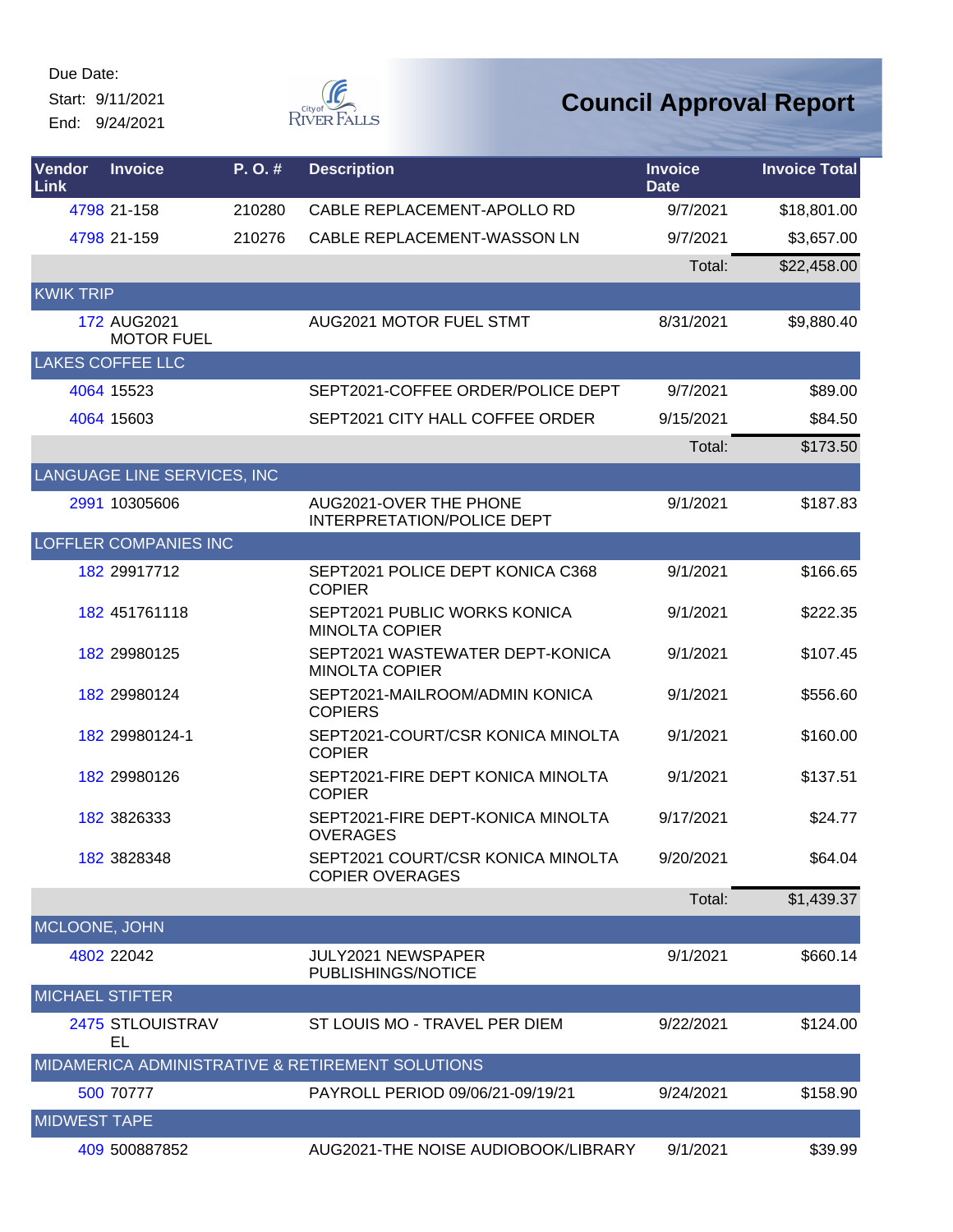Start: 9/11/2021 End: 9/24/2021



| Vendor<br>Link         | <b>Invoice</b>                         | P. O. # | <b>Description</b>                                                     | <b>Invoice</b><br><b>Date</b> | <b>Invoice Total</b> |
|------------------------|----------------------------------------|---------|------------------------------------------------------------------------|-------------------------------|----------------------|
|                        | 409 500919728                          |         | AUG2021-THE SHADOW<br>AUDIOBOOK/LIBRARY                                | 9/1/2021                      | \$39.99              |
|                        | 409 500953509                          |         | SEPT2021-JOURNEY HOME PAX<br>AUDIOBOOK/LIBRARY                         | 9/7/2021                      | \$22.99              |
|                        | 409 500953507                          |         | SEPT2021-FORGOTTEN IN DEATH<br>AUDIOBOOK/LIBRARY                       | 9/7/2021                      | \$39.99              |
|                        | 409 500953506                          |         | SEPT2021-ENEMY AT THE GATES<br>AUDIOBOOK/LIBRARY                       | 9/7/2021                      | \$29.99              |
|                        |                                        |         |                                                                        | Total:                        | \$172.95             |
|                        |                                        |         | MINNESOTA SOCIETY OF CERTIFIED PUBLIC ACCTS                            |                               |                      |
|                        | 4696 289396                            |         | S.KARLSSON/MGMT/BUSINESS ADVISERS<br><b>VIRTUAL CONF</b>               | 9/1/2021                      | \$699.00             |
| <b>MITEL</b>           |                                        |         |                                                                        |                               |                      |
|                        | 4458 37494138                          |         | OCT2021 PHONE SERVICE CHARGES                                          | 9/1/2021                      | \$3,458.42           |
|                        | MSA PROFESSIONAL SERVICES, INC.        |         |                                                                        |                               |                      |
|                        | 1284 R07949021.0-4 210096              |         | THROUGH 9/11/21 ARCGIS ONLINE<br><b>MIGRATION</b>                      | 9/20/2021                     | \$4,429.50           |
|                        |                                        |         | MUNICIPAL ELECTRIC UTILITIES OF WISCONSIN INC                          |                               |                      |
|                        | 188 091021-61                          | 210083  | <b>PART 2 -MEUW ELECTRIC SAFETY &amp;</b><br><b>TRAINING PRGM FEES</b> | 9/10/2021                     | \$3,500.00           |
|                        | <b>PAQUET, KATHRYN</b>                 |         |                                                                        |                               |                      |
|                        | 91 PORTLANDTRA<br>VEL                  |         | PORTLAND OR-TRAVEL PER DIEM-ICMA<br><b>CONF</b>                        | 9/22/2021                     | \$363.00             |
| <b>PELION BENEFITS</b> |                                        |         |                                                                        |                               |                      |
|                        | 5 70771                                |         | PAYROLL PERIOD 09/06/21-09/19/21                                       | 9/24/2021                     | \$1,949.85           |
|                        | PIERCE COUNTY TREASURER                |         |                                                                        |                               |                      |
|                        | 210 AUG2021                            |         | AUG2021 JAIL, DWI & INTERLOCK - COURT<br><b>FEES</b>                   | 9/1/2021                      | \$673.68             |
|                        | PUBLIC SERVICE COMMISSION OF WISCONSIN |         |                                                                        |                               |                      |
|                        | 216 2108-I-05110                       |         | AUG2021-APPLICATION FOR NEW LOAD<br><b>MARKET TARIFF</b>               | 9/1/2021                      | \$65.21              |
|                        | <b>QUADIENT FINANCE USA INC</b>        |         |                                                                        |                               |                      |
|                        | 4403 AUG2021                           |         | <b>AUG2021 POSTAGE MACHINE FUNDS</b>                                   | 8/31/2021                     | \$700.00             |
|                        | <b>RFMU PAYMENTS OR REFUNDS</b>        |         |                                                                        |                               |                      |
|                        | 990610 STACYHILL                       |         | RFMU OVERYPYMT-ACCT#2064-07                                            | 9/17/2021                     | \$195.97             |
|                        | 990610 AUDREYGEISSI<br><b>NGER</b>     |         | RFMU OVERYPYMT-ACCT#2540-02                                            | 9/17/2021                     | \$169.19             |
|                        | 990610 MARGERYSCH<br><b>WAB</b>        |         | RFMU OVERYPYMT-ACCT#2636-01                                            | 9/17/2021                     | \$13.77              |
|                        | 990610 KRISTINNELSO<br>N               |         | RFMU OVERYPYMT-ACCT#2799-03                                            | 9/17/2021                     | \$327.02             |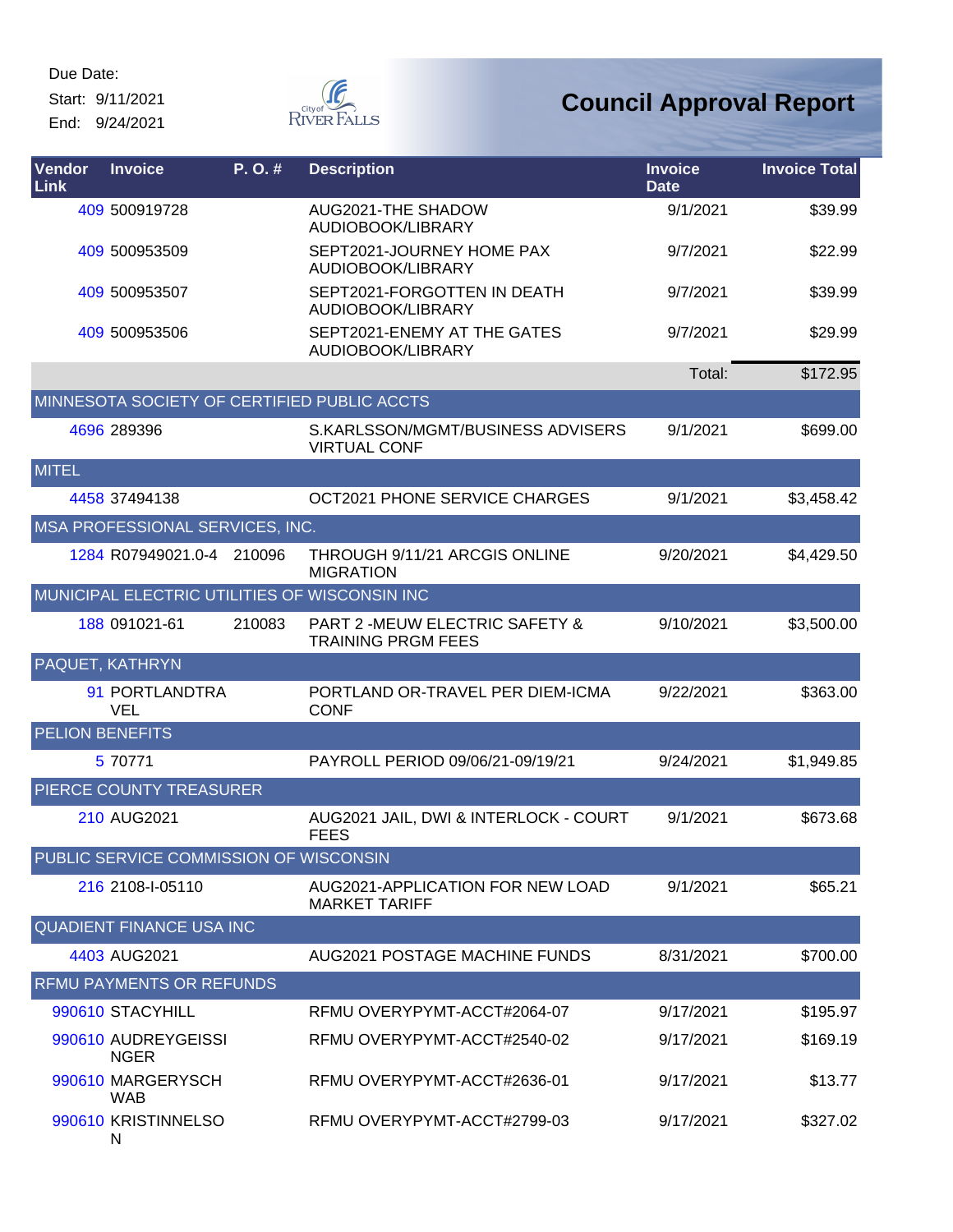Start: 9/11/2021 End: 9/24/2021

**F** RIVER FALLS

| Vendor<br>Link | <b>Invoice</b>                         | P. O. # | <b>Description</b>          | <b>Invoice</b><br><b>Date</b> | <b>Invoice Total</b> |
|----------------|----------------------------------------|---------|-----------------------------|-------------------------------|----------------------|
|                | 990610 JUSTINHUDDL<br><b>ESON</b>      |         | RFMU OVERYPYMT ACCT#2847-12 | 9/17/2021                     | \$332.07             |
|                | 990610 PETERDESANC<br><b>TIS</b>       |         | RFMU OVERYPYMT-ACCT#7275-06 | 9/17/2021                     | \$96.66              |
|                | 990610 STEPHANIEHO<br><b>LTER</b>      |         | RFMU OVERYPYMT-ACCT#7351-02 | 9/17/2021                     | \$260.66             |
|                | 990610 ROBERT&ANG<br>ELACOSGROV        |         | RFMU OVERYPYMT-ACCT#7404-03 | 9/17/2021                     | \$34.91              |
|                | 990610 DAVID&CAROL<br><b>MILES</b>     |         | RFMU OVERYPYMT-ACCT#7420-04 | 9/17/2021                     | \$496.15             |
|                | 990610 STEPHENENGL<br>ER               |         | RFMU OVERYPYMT-ACCT#7474-08 | 9/17/2021                     | \$70.35              |
|                | 990610 BRENTSWANS<br>ON                |         | RFMU OVERYPYMT-ACCT#7948-04 | 9/17/2021                     | \$305.64             |
|                | 990610 ADAM&CHRIST<br><b>INEGINGER</b> |         | RFMU OVERYPYMT-ACCT#7983-02 | 9/17/2021                     | \$814.59             |
|                | 990610 DAVIDBOWEN                      |         | RFMU OVERYPYMT-ACCT#8523-01 | 9/17/2021                     | \$151.88             |
|                | 990610 SEANFROELIC<br>Н                |         | RFMU OVERYPYMT-ACCT#8684-00 | 9/17/2021                     | \$304.92             |
|                | 990610 CREATIVEHOM<br>Е                |         | RFMU OVERYPYMT-ACCT#9930-00 | 9/17/2021                     | \$40.34              |
|                | 990610 EMILYEDWARD<br>S                |         | RFMU OVERYPYMT-ACCT#1417-31 | 9/20/2021                     | \$182.00             |
|                | 990610 DYLANWACHT<br>ER                |         | RFMU OVERYPYMT-ACCT#1606-22 | 9/20/2021                     | \$48.05              |
|                | 990610 RACHELJOHNS<br><b>ON</b>        |         | RFMU OVERYPYMT-ACCT#3188-08 | 9/20/2021                     | \$10.37              |
|                | 990610 ORVILLEMELA<br><b>ND</b>        |         | RFMU OVERYPYMT-ACCT#3651-00 | 9/20/2021                     | \$223.58             |
|                | 990610 STEVENBERNA<br><b>RD</b>        |         | RFMU OVERYPYMT-ACCT#3655-09 | 9/20/2021                     | \$278.71             |
|                | 990610 BRICEALMQUI<br>ST               |         | RFMU OVERYPYMT-ACCT#3698-29 | 9/20/2021                     | \$500.15             |
|                | 990610 LARISSAHALST<br><b>EAD</b>      |         | RFMU OVERYPYMT-ACCT#3944-27 | 9/20/2021                     | \$61.02              |
|                | 990610 KELSEYWALLA<br><b>CE</b>        |         | RFMU OVERYPYMT-ACCT#4371-13 | 9/20/2021                     | \$179.59             |
|                | 990610 OLIVIA<br><b>WATZKE</b>         |         | RFMU OVERYPYMT-ACCT#4559-17 | 9/20/2021                     | \$28.45              |
|                | 990610 JENNAGOVER<br><b>ONSKI</b>      |         | RFMU OVERYPYMT-ACCT#5933-07 | 9/20/2021                     | \$168.13             |
|                | 990610 TROYJOHNSO<br>N                 |         | RFMU OVERYPYMT-ACCT#6485-08 | 9/20/2021                     | \$32.44              |
|                | 990610 JAMESHAUG                       |         | RFMU OVERYPYMT-ACCT#6583-05 | 9/20/2021                     | \$16.27              |
|                | 990610 SCOTTKUEHN<br>Е                 |         | RFMU OVERYPYMT-ACCT#6817-08 | 9/20/2021                     | \$315.04             |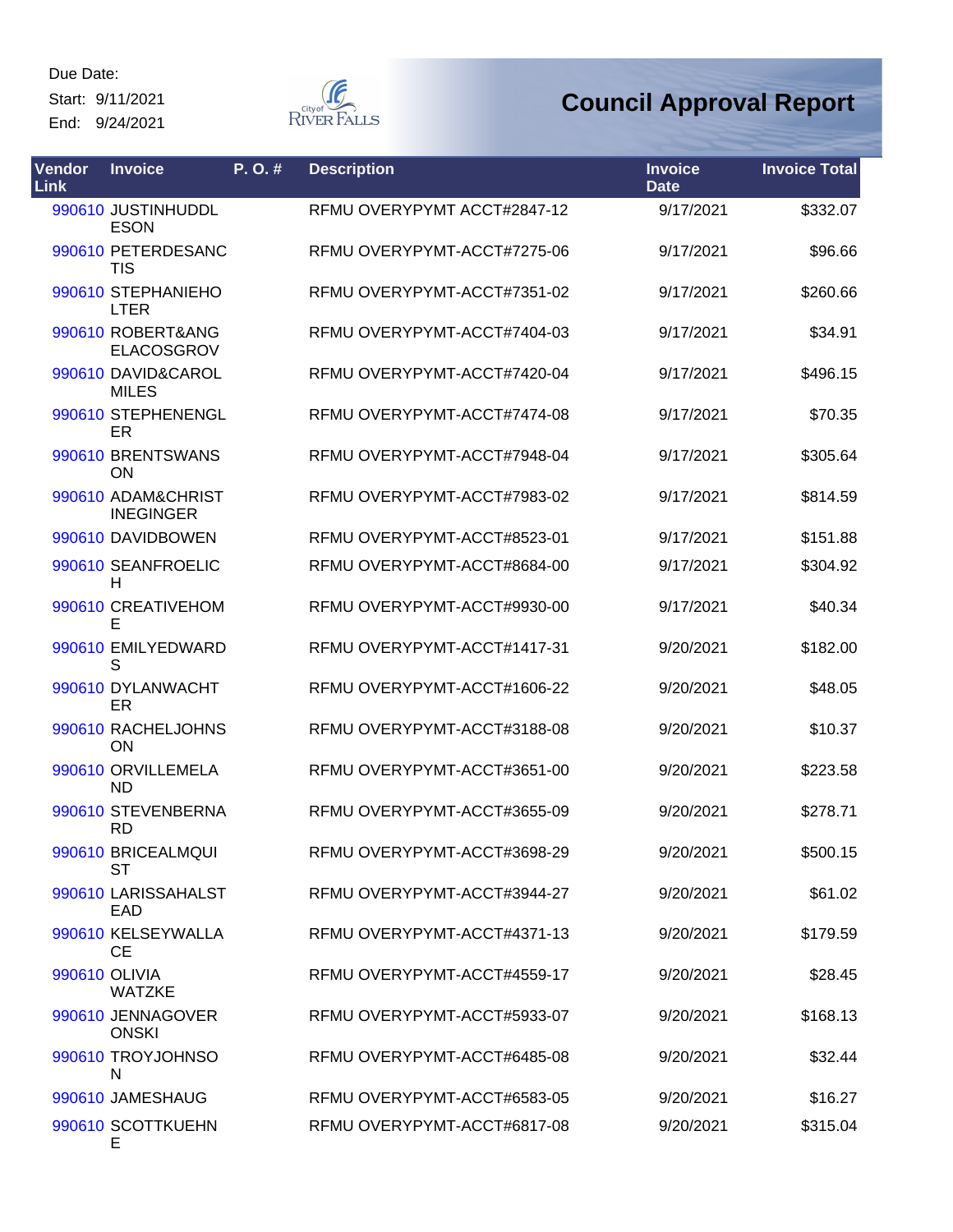Start: 9/11/2021 End: 9/24/2021  $\begin{matrix} \mathcal{G} & \mathcal{G} & \mathcal{G} \\ \mathcal{G} & \mathcal{G} & \mathcal{G} \end{matrix}$  River Falls

| Vendor<br>Link          | <b>Invoice</b>                         | P.O.#  | <b>Description</b>                                      | <b>Invoice</b><br><b>Date</b> | <b>Invoice Total</b> |
|-------------------------|----------------------------------------|--------|---------------------------------------------------------|-------------------------------|----------------------|
|                         | 990610 WILLIAMMCVIC<br><b>ARS</b>      |        | RFMU OVERYPYMT-ACCT#7299-01                             | 9/20/2021                     | \$357.03             |
|                         | 990610 LAURA&JONW<br><b>OLFE</b>       |        | RFMU OVERYPYMT-ACCT#7316-02                             | 9/20/2021                     | \$305.44             |
|                         | 990610 EDWARD&CAR<br><b>MENBORELLI</b> |        | RFMU OVERYPYMT-ACCT#7668-02                             | 9/20/2021                     | \$34.72              |
|                         | 990610 THOMASGOOD<br><b>MAN</b>        |        | RFMU OVERYPYMT-ACCT#9679-00                             | 9/20/2021                     | \$80.91              |
|                         |                                        |        |                                                         | Total:                        | \$6,436.02           |
|                         |                                        |        | RIVER FALLS ECONOMIC DEVELOPMENT CORPORATION            |                               |                      |
|                         | 2704 0342                              | 210279 | ST CROIX BUSINESS INNOVATION--MANUF.<br>SPONSORSHIP     | 9/7/2021                      | \$10,000.00          |
|                         | RIVER FALLS POLICE ASSOCIATION         |        |                                                         |                               |                      |
|                         | 9 70774                                |        | SEPT2021 UNION DUES                                     | 9/24/2021                     | \$734.40             |
|                         | RIVER FALLS YOUTH FOOTBALL ASSOCIATION |        |                                                         |                               |                      |
|                         | 74 2021-3                              |        | 2021 & 2022 SPONSORSHIP                                 | 9/1/2021                      | \$750.00             |
| <b>RUDESILL, TRAVIS</b> |                                        |        |                                                         |                               |                      |
|                         | 1574 091321PERDIE<br>м                 |        | 9/13/21 KENOSHA, WI TRAVEL PER DIEM                     | 9/13/2021                     | \$137.50             |
| <b>RUNNING INC</b>      |                                        |        |                                                         |                               |                      |
|                         | 1573 24924                             | 200371 | AUG2021 TAXI MANAGEMENT SERVICES                        | 8/31/2021                     | \$23,532.41          |
|                         | RURAL ELECTRIC SUPPLY COOPERATIVE      |        |                                                         |                               |                      |
|                         | 221 834703-00                          | 210265 | ELECT DEPT-PEDESTALS/SECT CABINETS                      | 9/9/2021                      | \$8,984.25           |
|                         | <b>SCHINDLER ELEVATOR CORP</b>         |        |                                                         |                               |                      |
|                         | 444 8105723682                         |        | SEPT-NOV2021 LIBRARY ELEVATOR<br>PREVENTATIVE MAINT     | 9/1/2021                      | \$582.66             |
| <b>SEIPEL, KURT</b>     |                                        |        |                                                         |                               |                      |
|                         | 64 1444                                |        | POLICE DEPT-TWO BUCKETS WHITE LATEX<br><b>PAINT</b>     | 9/14/2021                     | \$250.00             |
|                         | SEPARMATIC SYSTEMS, INC                |        |                                                         |                               |                      |
|                         | 3462 3557                              | 210286 | 6" Modulating Valve Replacement                         | 9/1/2021                      | \$6,770.38           |
|                         | <b>SHORT ELLIOTT HENDRICKSON INC</b>   |        |                                                         |                               |                      |
|                         | 244 411280                             | 210239 | THRU AUG2021-NORTH WATER TOWER<br><b>DESIGN</b>         | 8/31/2021                     | \$925.11             |
|                         | 244 411502                             | 210159 | THRU 8/31/21 MANN VALLEY CORP PARK<br><b>SERVICES</b>   | 9/1/2021                      | \$20,887.03          |
|                         | 244 411281                             | 210284 | THROUGH 8/3.1/21 NORTH LOOP PROJECT<br><b>SURVEYING</b> | 9/21/2021                     | \$272.72             |
|                         |                                        |        |                                                         | Total:                        | \$22,084.86          |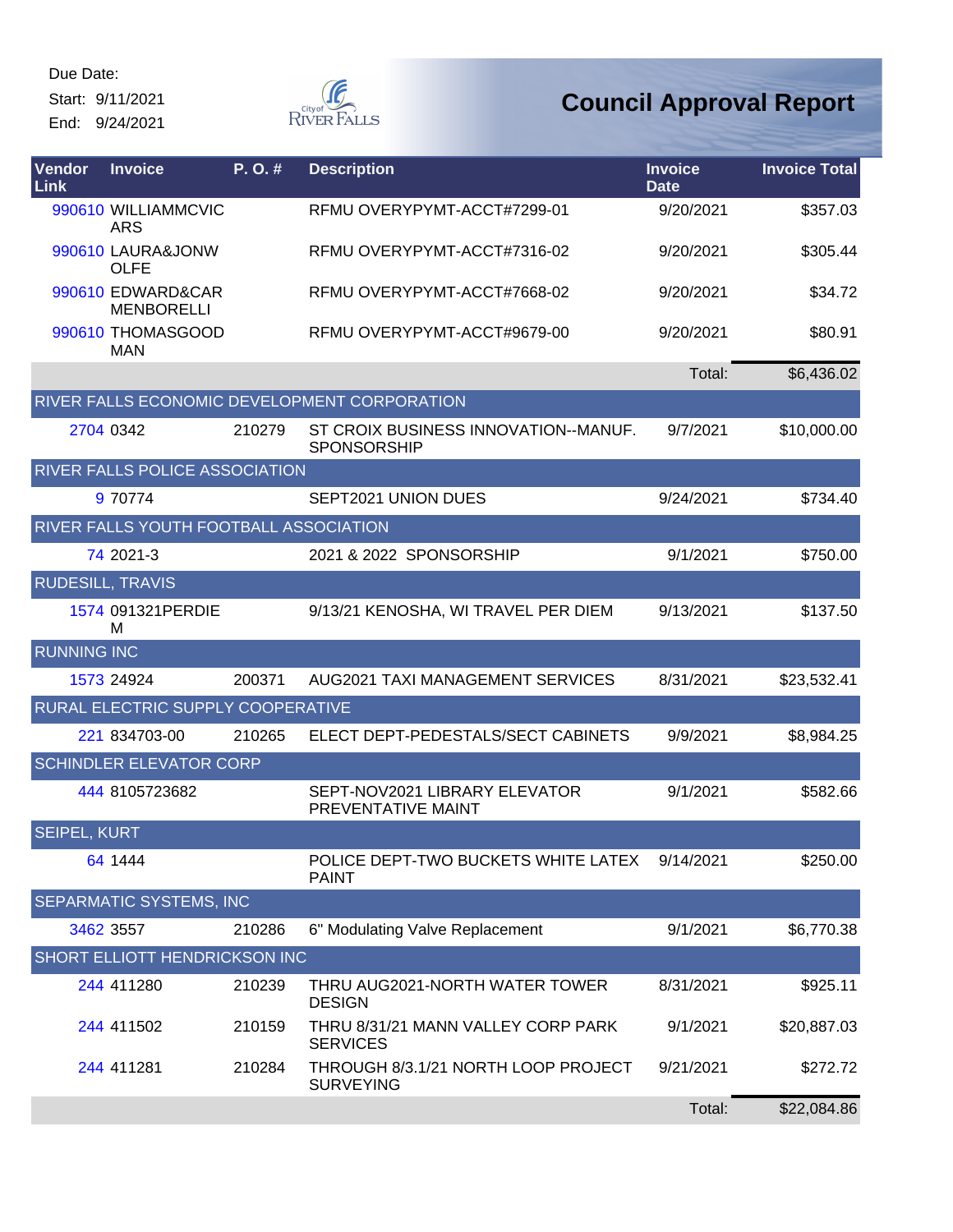Start: 9/11/2021 End: 9/24/2021



| Vendor<br>Link       | <b>Invoice</b>                           | P.O.#  | <b>Description</b>                                           | <b>Invoice</b><br><b>Date</b> | <b>Invoice Total</b> |
|----------------------|------------------------------------------|--------|--------------------------------------------------------------|-------------------------------|----------------------|
|                      | <b>ST CROIX COUNTY TREASURER</b>         |        |                                                              |                               |                      |
|                      | 252 AUG2021                              |        | AUG2021 JAIL, DWI & INTERLOCK - COURT<br><b>FEES</b>         | 9/1/2021                      | \$220.00             |
| <b>STATE OF WI</b>   |                                          |        |                                                              |                               |                      |
|                      | 259 AUG2021                              |        | AUG2021 PENALTY ASSESSMENTS-COURT<br><b>FEES</b>             | 9/1/2021                      | \$2,137.33           |
|                      | STATE OF WI DEPT OF EMPLOYEE TRUST FUNDS |        |                                                              |                               |                      |
|                      | 11 70775                                 |        | SEPT2021 WRS                                                 | 9/24/2021                     | \$88,238.01          |
|                      | STATE OF WI, DEPT OF CHILDREN & FAMILIES |        |                                                              |                               |                      |
|                      | 328 70776                                |        | PAYROLL PERIOD 09/06/21-09/19/21<br>REMIT#7747159            | 9/24/2021                     | \$340.31             |
|                      | 328 70776-1                              |        | PAYROLL PERIOD 09/06/21-09/19/21<br>REMIT#6809900            | 9/24/2021                     | \$4.50               |
|                      |                                          |        |                                                              | Total:                        | \$344.81             |
|                      |                                          |        | STATEWIDE ENERGY EFFICIENCY & RENEWABLES ADMIN INC           |                               |                      |
|                      | 243 AUG2021                              |        | AUG2021 PUBLIC BENEFIT COLLECTION -<br><b>RFMU</b>           | 8/31/2021                     | \$5,581.15           |
|                      | STRAND ASSOCIATES, INC                   |        |                                                              |                               |                      |
|                      | 3346 0175384                             | 210097 | THROUGH AUG2021 SOUTH MAIN ST LIFT<br><b>STATION ENGINEE</b> | 9/14/2021                     | \$258.68             |
|                      | 3346 0175280                             | 210161 | THROUGH AUG2021-TATTERSAL<br>DISCHARGE/INDUSTRIAL            | 9/14/2021                     | \$263.57             |
|                      |                                          |        |                                                              | Total:                        | \$522.25             |
|                      | STUART C IRBY TOOL AND SAFETY            |        |                                                              |                               |                      |
|                      | 156 S012496165.00 210208<br>1            |        | ELECT DEPT-THREE PAD-MT<br><b>TRANSFORMERS</b>               | 9/7/2021                      | \$7,230.00           |
|                      | 156 S012491711.00 210207<br>1            |        | ELECT DEPT-SIX PAD-MT TRANSFORMERS                           | 9/7/2021                      | \$9,420.00           |
|                      | 156 S012618156.00 210271                 |        | ELECT DEPT-270' REEL SECONDARY<br><b>CABLE</b>               | 9/8/2021                      | \$2,187.00           |
|                      | 156 S012618156.00 210271<br>3            |        | ELECT DEPT-200' REEL QUAD SECONDARY<br><b>CABLE</b>          | 9/9/2021                      | \$1,620.00           |
|                      |                                          |        |                                                              | Total:                        | \$20,457.00          |
| <b>THOMAS, STEVE</b> |                                          |        |                                                              |                               |                      |
|                      | 940 091321PERDIE<br>м                    |        | 9/13/21 KENOSHA, WI TRAVEL PER DIEM                          | 9/13/2021                     | \$137.50             |
|                      | TIERNEY BROTHERS, INC                    |        |                                                              |                               |                      |
|                      | 3255 852275                              | 210274 | Council Chambers A/V Equipment/WIFI Base<br>System           | 9/8/2021                      | \$1,009.79           |
|                      | 3255 852199                              | 210274 | Council Chambers A/V Equipment-<br>Transmitter/Extende       | 9/8/2021                      | \$8,606.78           |